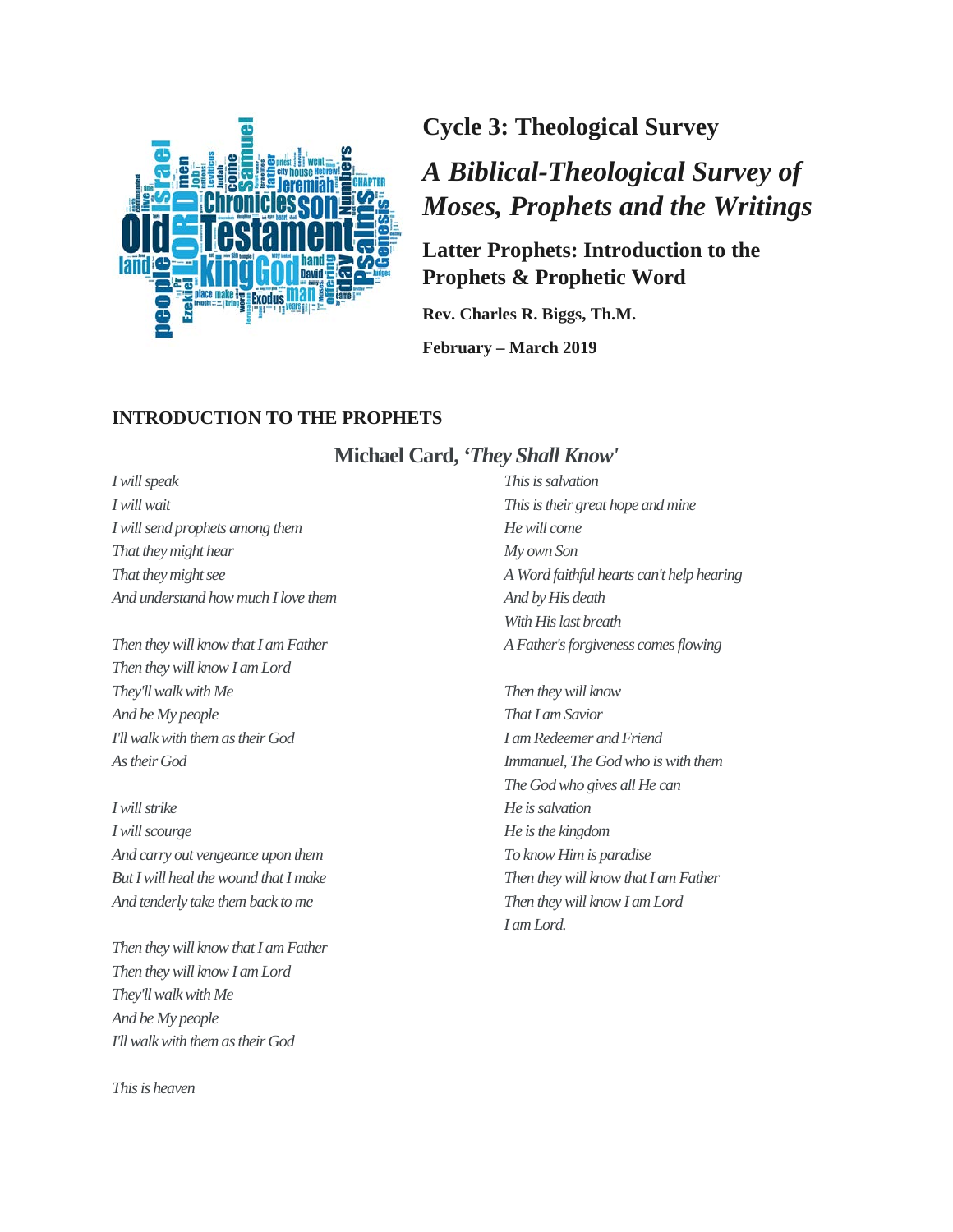The Michael Card song truly emphasizes the Gospel ministry of the Prophets. We also should be able to hear the Gospel message in the ministry of Moses.

#### **Link to Deuteronomy (Torah/Teaching of Moses:**

**ESV Deuteronomy 10:12-13:** *"And now, Israel, what does the LORD your God require of you, but to fear the LORD your God, to walk in all his ways, to love him, to serve the LORD your God with all your heart and with all your soul, 13 and to keep the commandments and statutes of the LORD, which I am commanding you today for your good?*

> **Fear Walk Love Serve Keep**

**=** *True Piety/True Religion*

Remember, that the Gospel produces a whole person restoration-transformation by God's grace and Spirit, that brings well-being-shalom-peace-contentment-joy-well-ordered affections-loves in Christ: fear, walking, loving, serving, keeping, etc.

God teaches Israel through the Gospel ministry of Moses that He will be faithful in preaching the Gospel throughout the ages:

**ESV Deuteronomy 18:15-22:** *"The LORD your God will raise up for you a prophet like me from among you, from your brothers- it is to him you shall listen- 16 just as you desired of the LORD your God at Horeb on the day of the assembly, when you said, 'Let me not hear again the voice of the LORD my God or see this great fire any more, lest I die.' 17 And the LORD said to me, 'They are right in what they have spoken. 18 I will raise up for them a prophet like you from among their brothers. And I will put my words in his mouth, and he shall speak to them all that I command him. 19 And whoever will not listen to my words that he shall speak in my name, I myself will require it of him. 20 But the prophet who presumes to speak a word in my name that I have not commanded him to speak, or who speaks in the name of other gods, that same prophet shall die.' 21 And if you say in your heart, 'How may we know the word that the LORD has not spoken?'- <sup>22</sup> when a prophet speaks in the name of the LORD, if the word does not come to pass or come true, that is a word that the LORD has not spoken; the prophet has spoken it presumptuously. You need not be afraid of him.*

*And I will put my words in his mouth,*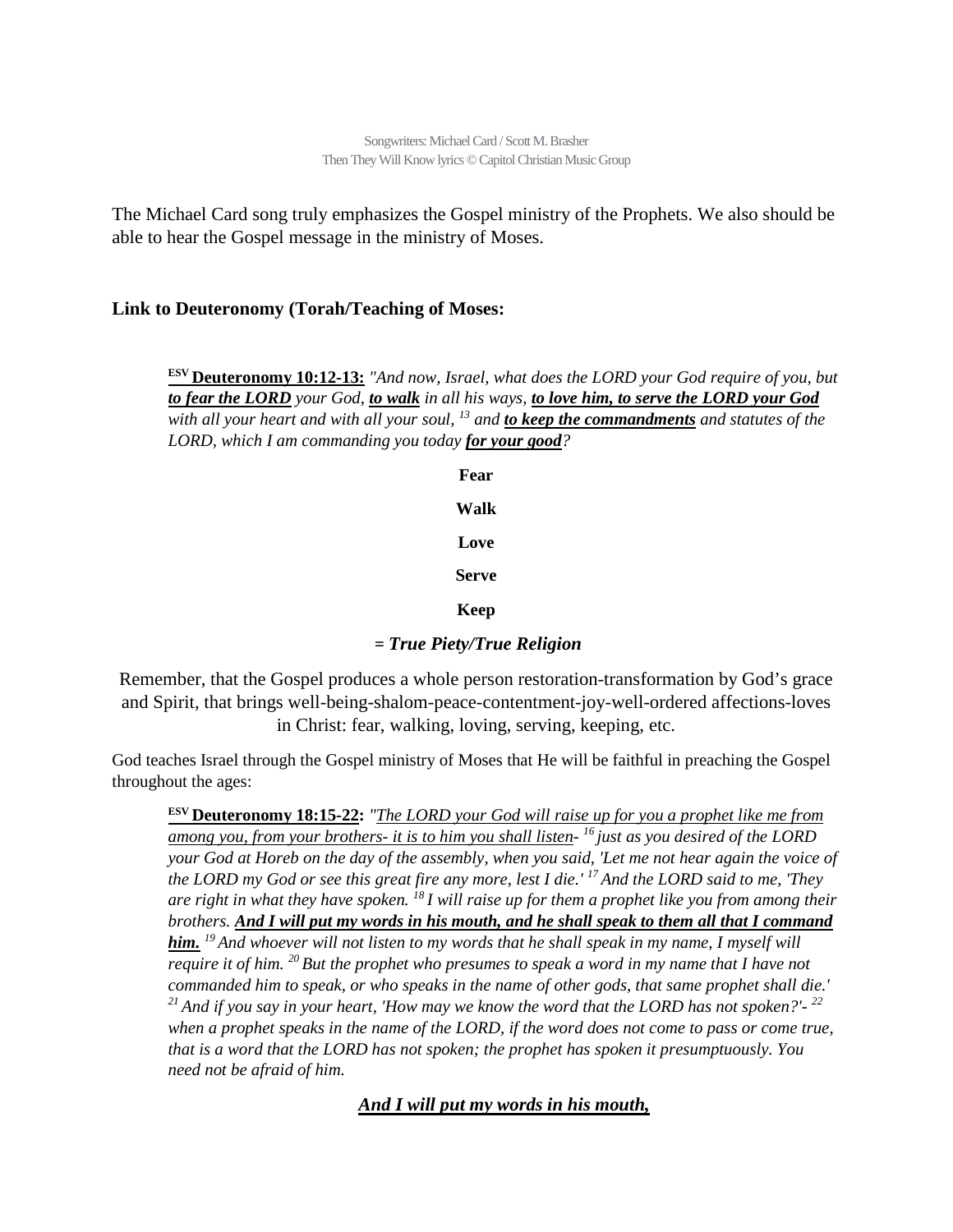#### *and he shall speak to them all that I command him.*

**ESV Deuteronomy 31:24-29**: *When Moses had finished writing the words of this law in a book to the very end, 25 Moses commanded the Levites who carried the ark of the covenant of the LORD, 26 "Take this Book of the Law and put it by the side of the ark of the covenant of the LORD your God, that it may be there for a witness against you. 27 For I know how rebellious and stubborn you are. Behold, even today while I am yet alive with you, you have been rebellious against the LORD. How much more after my death! 28 Assemble to me all the elders of your tribes and your officers, that I may speak these words in their ears and call heaven and earth to witness against them. 29 For I know that after my death you will surely act corruptly and turn aside from the way that I have commanded you. And in the days to come evil will befall you, because you will do what is evil in the sight of the LORD, provoking him to anger through the work of your hands."*

#### **Link to the Book of Joshua:**

**ESV Joshua 1:8-9:** *This Book of the Law shall not depart from your mouth, but you shall meditate on it day and night, so that you may be careful to do according to all that is written in it. For then you will make your way prosperous, and then you will have good success. 9 Have I not commanded you? Be strong and courageous. Do not be frightened, and do not be dismayed, for the LORD your God is with you wherever you go."*

**ESV Joshua 24:25-27***: So Joshua made a covenant with the people that day, and put in place statutes and rules for them at Shechem. 26 And Joshua wrote these words in the Book of the Law of God. And he took a large stone and set it up there under the terebinth that was by the sanctuary of the LORD. 27 And Joshua said to all the people, "Behold, this stone shall be a witness against us, for it has heard all the words of the LORD that he spoke to us. Therefore it shall be a witness against you, lest you deal falsely with your God."*

**Link to Book of Kings:** Primarily focused on prophets and Northern Kings.

**Link to Book of Chronicles:** Primarily focused on prophets and Southern-Davidic Kings.

#### **Link to the Lord Jesus Christ:**

**ESV Acts 3:24-26***: And all the prophets who have spoken, from Samuel and those who came after him, also proclaimed these days. 25 You are the sons of the prophets and of the covenant that God made with your fathers, saying to Abraham, 'And in your offspring shall all the families of the earth be blessed.' 26 God, having raised up his servant, sent him to you first, to bless you by turning every one of you from your wickedness."*

### **MOSES PROPHETS JOHN THE BAPTIST JESUS CHRIST**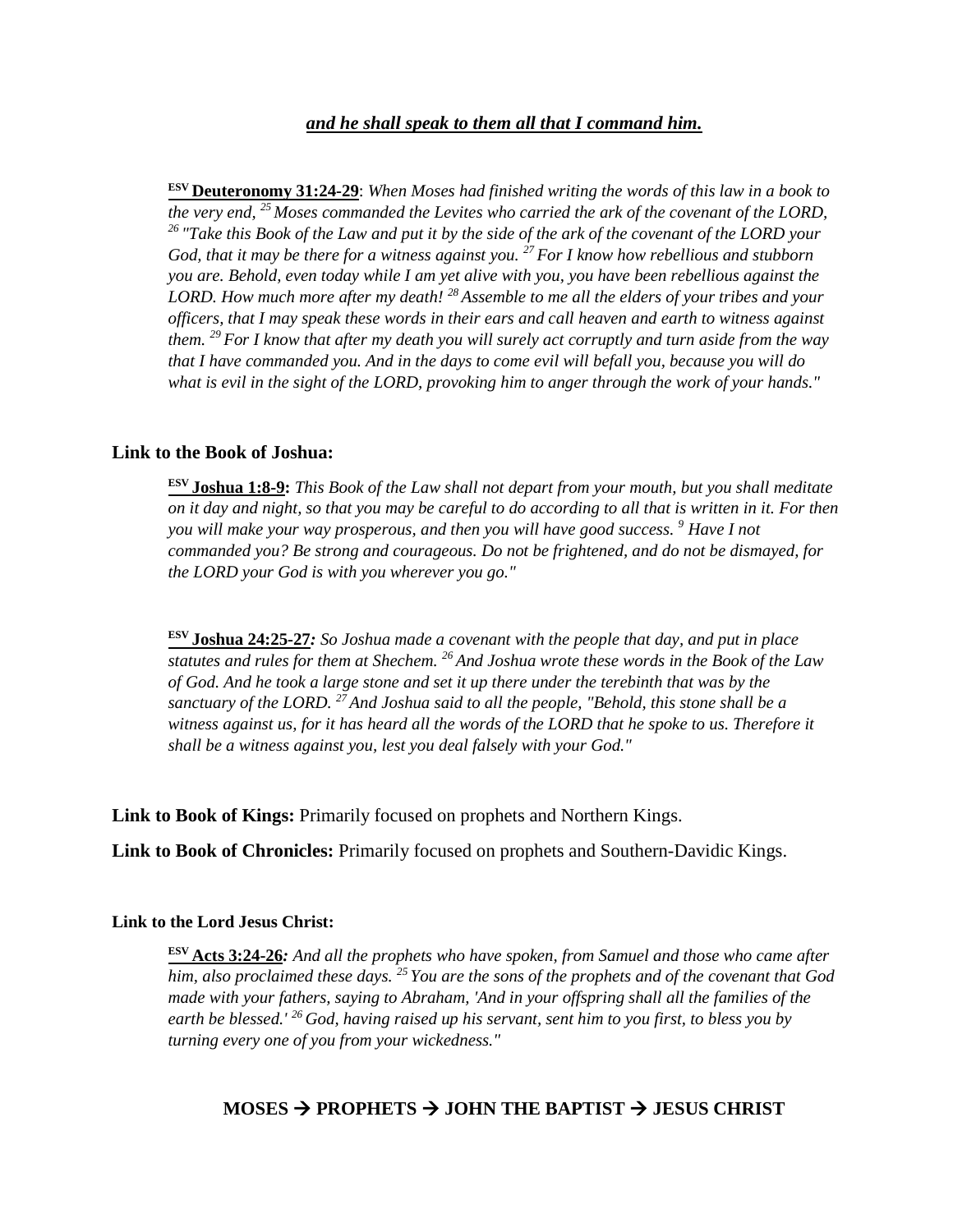#### *What was a prophet?*

Initially, the prophets were Spirit-Anointed Servant-Messengers of YHWH to encourage, promise, warn, and pronounce judgment on the kings. The message of the Prophet Azariah to King Asa that summarizes the Gospel Message and Messenger:

ESV **2 Chronicles 15:1-5:** The Spirit of God came upon Azariah the son of Oded, 2 and he went out to meet Asa and said to him, "Hear me, Asa, and all Judah and Benjamin: *The LORD is with you while you are with him. If you seek him, he will be found by you, but if you forsake him, he will forsake you.* 3 For a long time Israel was without the true God, and without a teaching priest and without law, 4 but when in their distress they turned to the LORD, the God of Israel, and sought him, he was found by them.  $5 \text{ In those times there was no peace to him who went out or to }$ him who came in, for great disturbances afflicted all the inhabitants of the lands.

- 1. Spirit Anointed to speak for God (2 Peter 1:20-21)
- 2. Spirit Anointed to speak to the people (usually through the Kings/Priests)
- 3. Spirit Anointed to speak the Gospel message (note unconditional/conditional aspects of Covenant of Grace-Gospel)
- 4. Spirit Anointed to remind the people of God's ongoing, covenantal faithfulness.

The word "prophet" in Hebrew is *navi:* [aybin" **n.m. spokesman, speaker, prophet -- 1.**  genuine *prophet* of 'y, aybn, anciently called ha,ro ] *navi* is from another Semitic language, Akkadian, and the root is found in the verb *nabu* (not the place in *Star Wars*) and this means "to decree, to proclaim, to command, to make known". It can also mean to be called or appointed by God. The Greek word for prophet is **profh,thj**, ou m and this means generally that a prophet is one who has insight into the divine will and possesses the power of inspired utterance.

#### Simply put: *A prophet is one who is called and who proclaims the Word of God by the empowerment of the Spirit to the priests, the kings and the people.* A prophet speaks a message from God about God.

Augustine said: "The prophet of God is nothing else but the enunciator of the words of God to men."

Geerhardus Vos wrote: "Jehovah's approach to Israel is eminently the approach of speech; God gives Himself in the word of His mouth" (*Biblical Theology,* pg. 205).

# *"Thus says YHWH…"*

Dr. Vangemeren defines a prophet as: "An Israelite , called by God, and empowered by the Spirit who serves as God's spokesperson who has received authority and revelation from God, who is a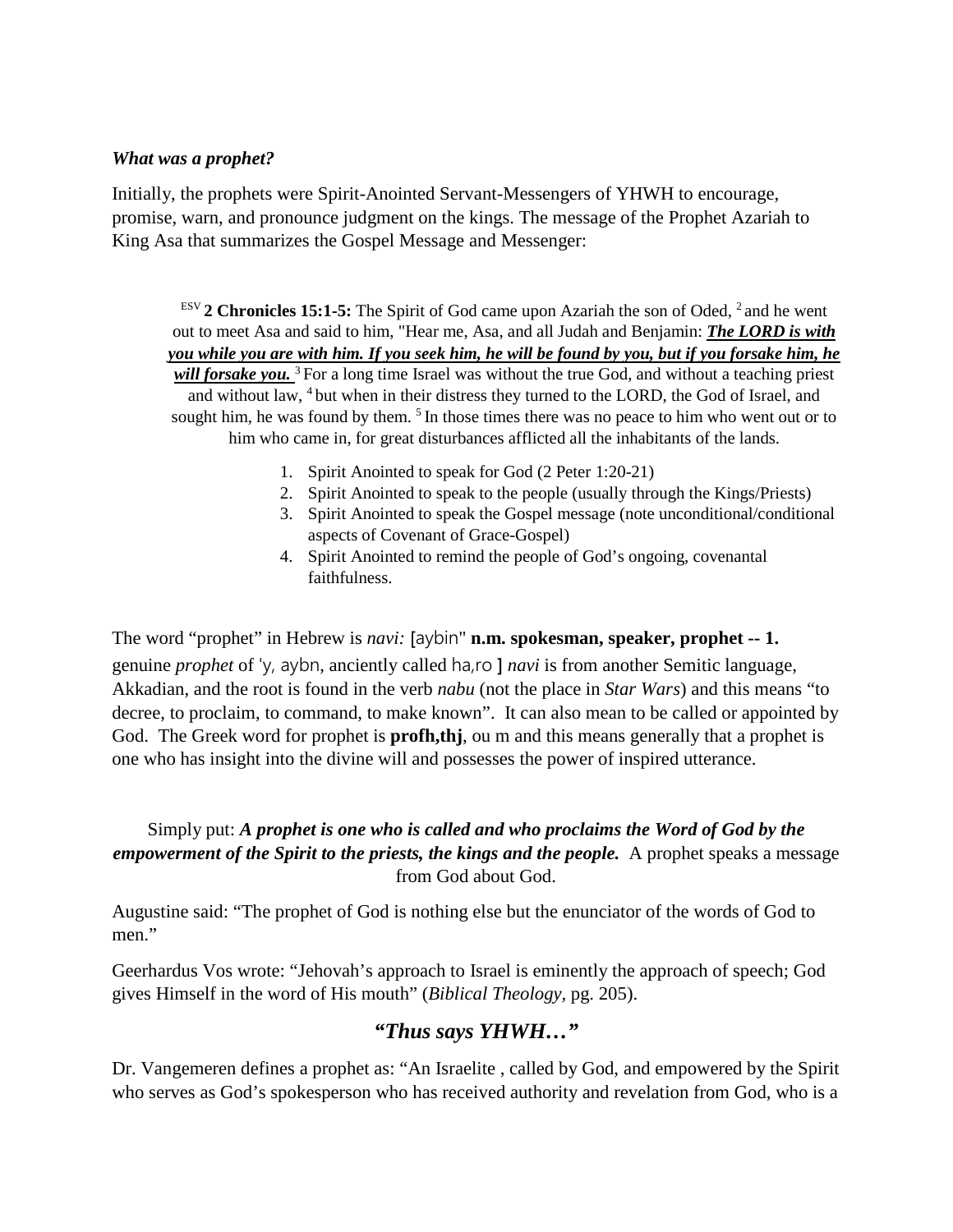good shepherd over God's flock, and who demonstrates God's Word and mission with signs" (pg. 32).

**A prophet is also a seer:** ha'r' ra'ah {raw-aw'} **Meaning:** 1) to see, look at, inspect, perceive, consider 1a) (Qal) 1a1) to see 1a2) to see, perceive 1a3) to see, have vision 1a4) to look at, see, regard, look after, see after, learn about, observe, watch, look upon, look out, find out/ hz<Ax chozeh {kho-zeh'} **Meaning:** 1) seer 1a) seer 1b) vision

Vos wrote: "The word 'seer' refers to an extraordinary influence brought to bear on the seeing faculty of the prophet, by which he was made to see things, instead of hearing them, with the same result that through this seeing a message of divine provenience [origin] was introduced into his consciousness" (pg. 215).

ESV **1 Samuel 9:9** (Formerly in Israel, when a man went to inquire of God, he said, "Come, let us go to the seer," for today's "prophet" was formerly called a seer [ha'r' ra'ah].)

 $E$ <sup>ESV</sup> 2 **Samuel 24:11** And when David arose in the morning, the word of the LORD came to the prophet Gad, David's seer [hz<Ax chozeh], saying...

### Simply put: *A prophet is the mouthpiece of God who is called and who proclaims the Word of God by the empowerment of the Spirit to the priests, the kings and the people who also "sees" things not usually perceived by other people.*

### *Four Primary Stages /Phases of Development of the Prophetic Ministry:*

- 1) Court Prophets: Prophets to the kings
- 2) Classical Prophetism: Prophets to the kings, priest-leaders, the people in general
- 3) Preachers at large
- 4) Prophetic Writings (Large portion of OT Canon: "Latter Prophets" or "Major/Minor Prophets")

# *Retrospectively*  $\leftarrow \rightarrow$  *Circumspectively*  $\leftarrow \rightarrow$  *Prospectively*

#### *The Prophet's Message: Retrospective and Prospective*

The prophets' message was back-looking to the past of the periods of the Patriarchs (Abraham, Isaac, Jacob, and Joseph) and Moses or *retrospective,* as well as forward-looking to the future or *prospective* as it foretold of the fulfillment of the Kingdom and Kingdom events. This message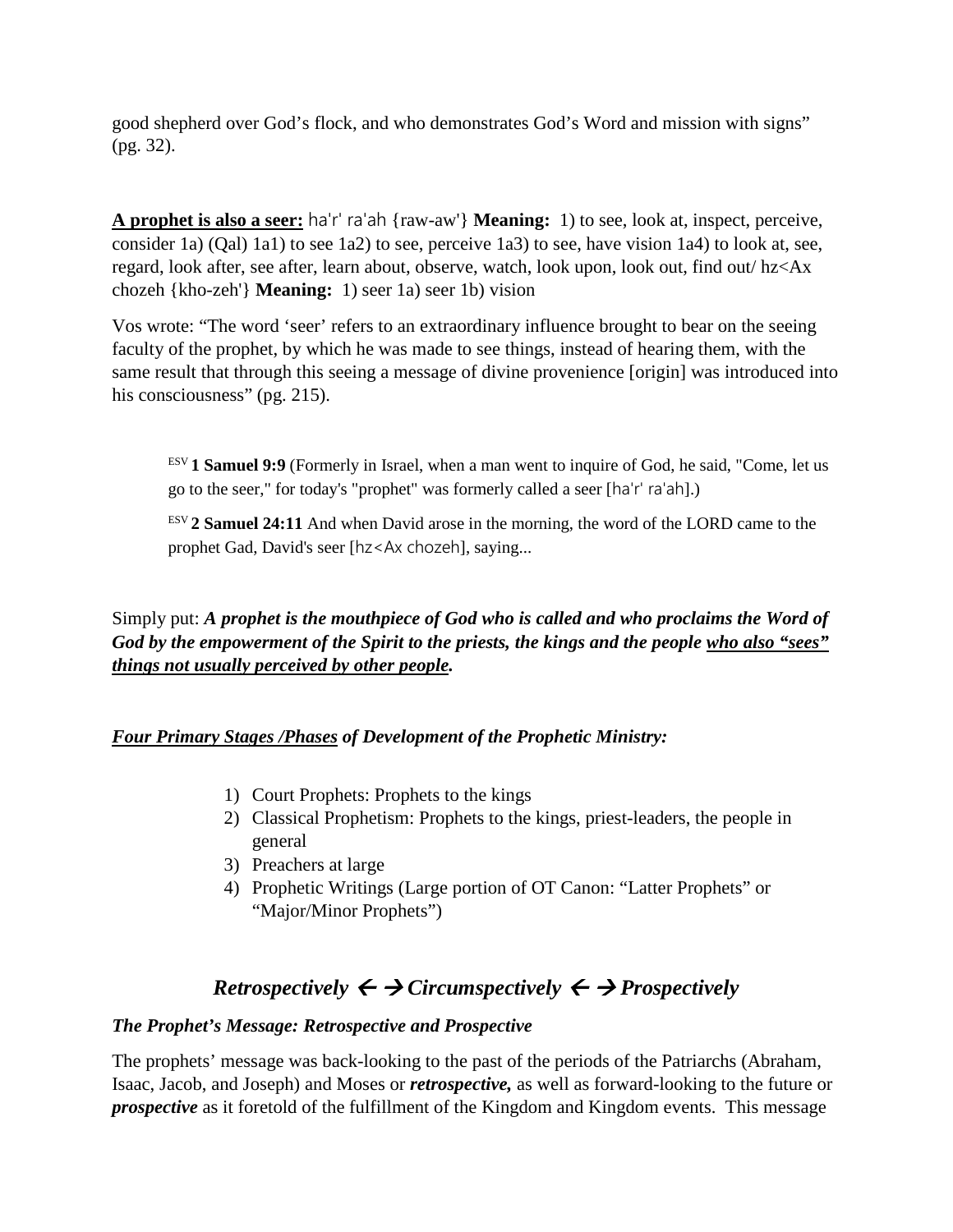that was *retrospective and prospective* was addressed to the People of Israel in present-tense circumstances.

#### *Retrospective Revelation*

Vangemeren writes: "The prophetic ministry is a direct continuation of the revelation of God through Moses, the fountainhead of Old Testament revelation. Moses desired for God's people to be a counterculture, a new community transformed by divine revelation and by the Spirit. The prophetic message was consistent with the Mosaic revelation, for it applied more explicitly the blessings and the curses of which Moses had spoken and supplemented the existing canonical writings with a new word from God. All prophetic utterances were to be tested by God's revelation to Moses" (pg. 38).

*ESV Malachi 4:4-6: "Remember the law of my servant Moses, the statutes and rules that I commanded him at Horeb for all Israel. <sup>5</sup> "Behold, I will send you Elijah the prophet before the great and awesome day of the LORD comes. <sup>6</sup> And he will turn the hearts of fathers to their children and the hearts of children to their fathers, lest I come and strike the land with a decree of utter destruction."*

### *Prospective Revelation*

As Dr. Vangemeren writes: "The prophets spoke *in* time as they were human beings empowered by the Holy Spirit to speak God's word in space and time. Yet the prophets spoke *out* of time as their writings reflect more than the historically and culturally conditioned collection of Israel's prophets.

### *The Lord empowered the prophets by the Spirit to proclaim and write down the revelation he gave them as a witness for future generations" (Interpreting the Prophetic Word, pg. 19).*

Vos wrote: "The prophets speak out of the consciousness of being reorganizers, reconstructionists. That something better will come and must come they know, but they are not aware as yet of the extent to which when it comes, it will swallow up the past…The prophet now knows that not repair but regeneration of the present lies in the womb of the future" (pg. 207).

A. B. Mickelsen wrote: "Whether [the prophet] is discussing the past, present, or future, the prophet is seeking to make God the most genuine reality that men can know and experience" (Quoted in Greidanus, *Modern Preacher*, pg. 229).

**What is a "covenant lawsuit"?** The prophets acted as YHWH's prosecuting attorneys to convict them of covenantal unfaithfulness. It is important to understand the background of this in the ancient Near East

In the ancient Near East when a Great King would conquer a people, he would make known a historical prologue stating his right to rule over his vassal people or subjects. He would establish a covenant with them giving them instructions on how they are to live their lives. In this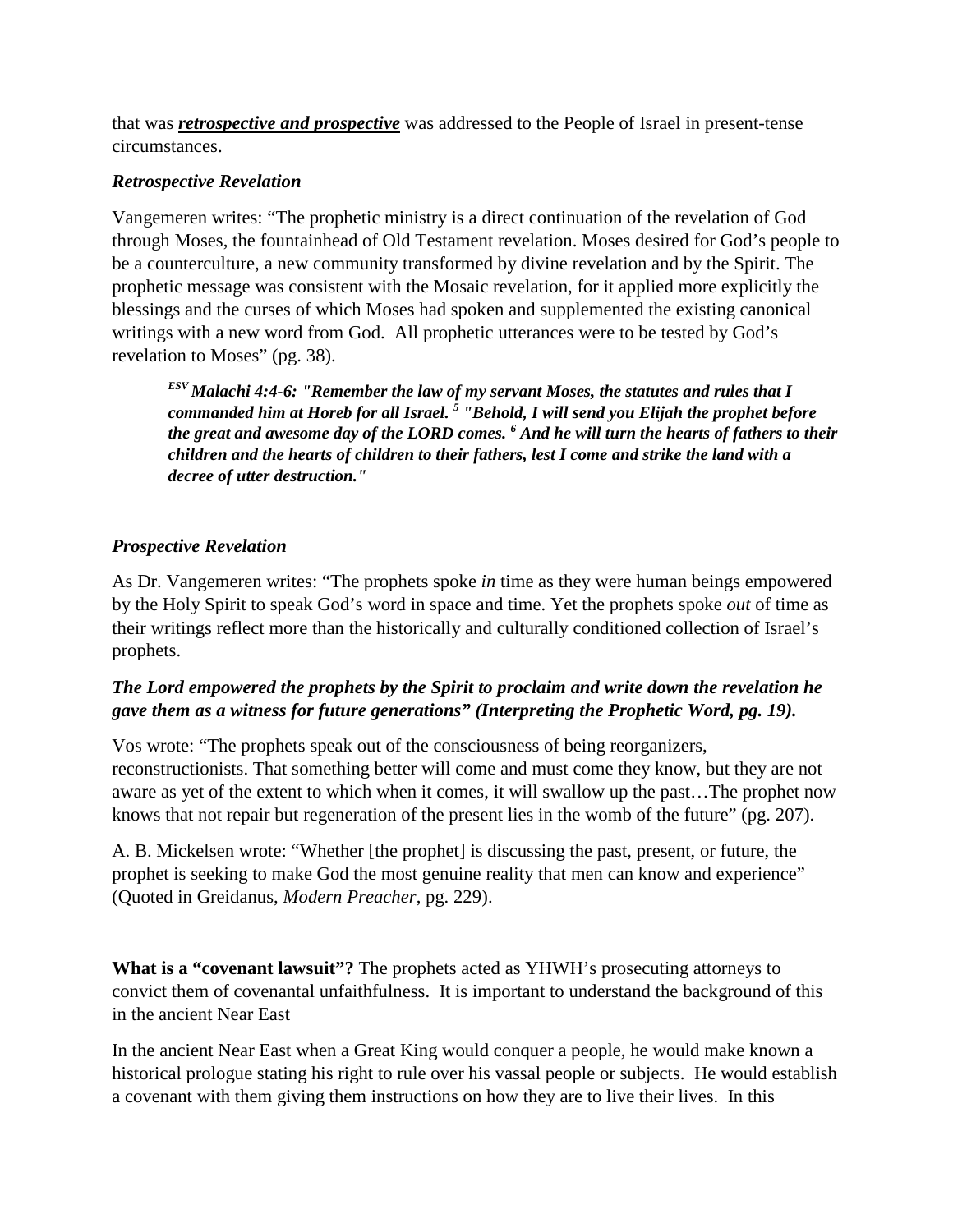ceremony of "cutting" or making a covenant, the Great King would state his stipulations that would govern their behavior and conduct, including rewards for obedience (or "blessings") and consequences for disobedience (or "curses").

The Book of Deuteronomy, the final words and last sermons of Moses to God's people are in this kind of Treat-Covenant form. How is the *Book of Deuteronomy* a covenant document?

In Deuteronomy chapters 1-4, the historical prologue is stated as YHWH tells the people of the grace that he has shown to them, and how he is their Redeemer, King-Lord. In chapters 5-26, the covenant law or stipulations of God's requirements of his people are made known. In chapters 27-28 Moses declared the blessings of God to the people for obedience if the people kept the covenant faithfully, and the curses on the people that would result if they failed to keep the covenant.

In chapters 29-30, Moses tells the people that they will break the covenant that they made with God and yet God in his Grace would restore them, teaching the people that it is only by grace that one is redeemed:

*ESV Deuteronomy 30:1-6: "And when all these things come upon you, the blessing and the curse, which I have set before you, and you call them to mind among all the nations where the LORD your God has driven you, <sup>2</sup> and return to the LORD your God, you and your children, and obey his voice in all that I command you today, with all your heart and with all your soul, 3 then the LORD your God will restore your fortunes and have compassion on you, and he will gather you again from all the peoples where the LORD your God has scattered you. <sup>4</sup> If your outcasts are in the uttermost parts of heaven, from there the LORD your God will gather you, and from there he will take you. 5 And the LORD your God will bring you into the land that your fathers possessed, that you may possess it. And he will make you more prosperous and numerous than your fathers. <sup>6</sup> And the LORD your God will circumcise your heart and the heart of your offspring, so that you will love the LORD your God with all your heart and with all your soul, that you may live*.

In Deuteronomy 30:19-20, Moses called heaven and earth to witness the covenant made between God and His people:

*ESV Deuteronomy 30:19-20: I call heaven and earth to witness against you today, that I have set before you life and death, blessing and curse. Therefore choose life, that you and your offspring may live, <sup>20</sup> loving the LORD your God, obeying his voice and holding fast to him, for he is your life and length of days, that you may dwell in the land that the LORD swore to your fathers, to Abraham, to Isaac, and to Jacob, to give them."*

In Deuteronomy chapters 31-34, Moses gives instruction concerning the covenant made with God for Israel's future and appoints a successor in Joshua who will serve as a mediator in the Promised Land.

It is very important to understand *The Twelve* (as well as all of the prophets of the Old Covenant up to John the Baptist) in light of the writings of Moses and particularly the covenant made between YHWH and His people revealed in the covenant document *Deuteronomy.*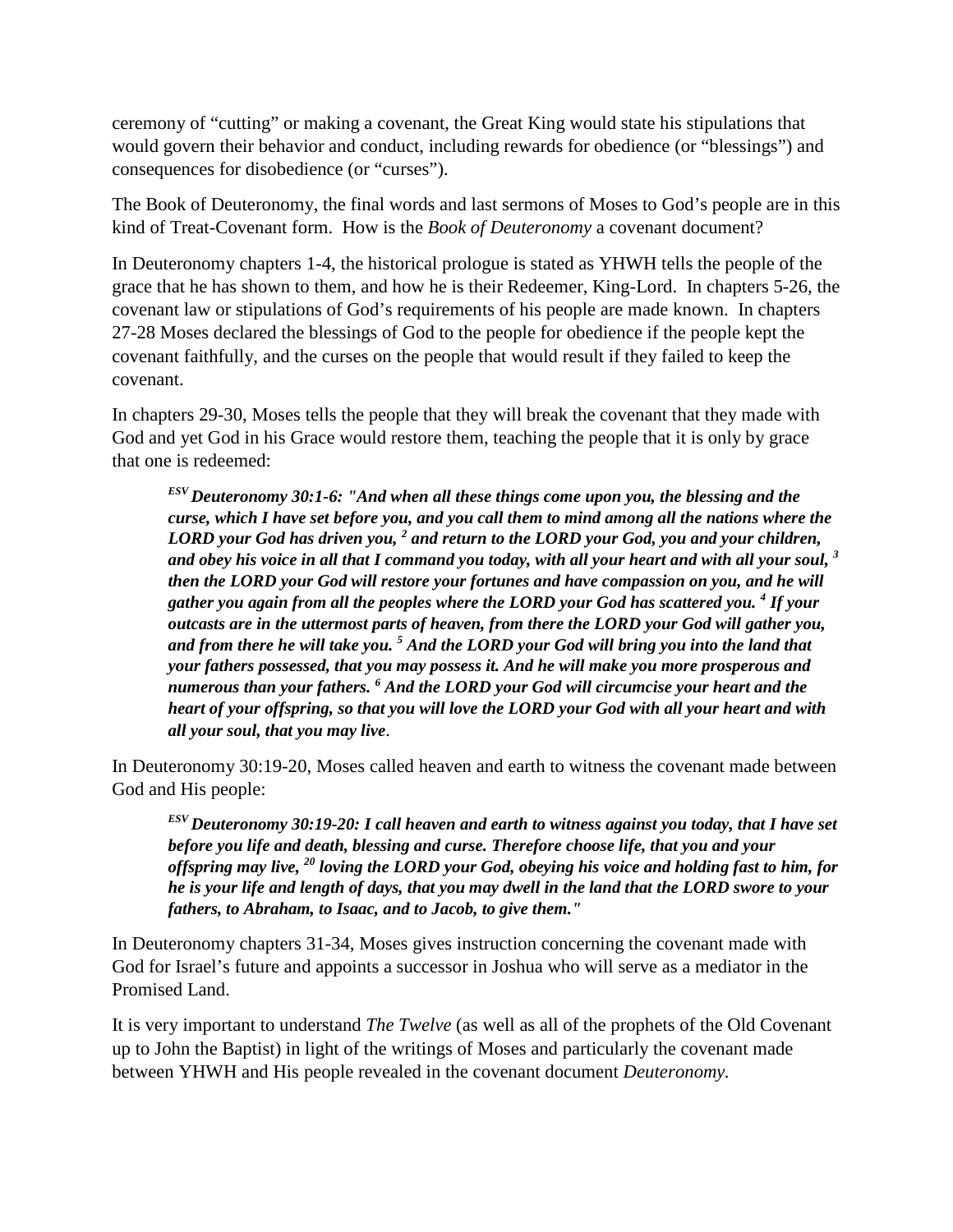A "Rib" (Hebrew, pronounced "reeve") is a "charge" pattern of prophetic-covenant prosecutors. The prophets charge the people of covenant infidelity/unfaithfulness in three parts:

- 1. Reminder of God's acts of covenantal loyalty toward Israel.
- 2. Statement of specific charges against Israel.
- 3. A solemn warning of judgment if God's word goes unheeded. Call to repentance!

*ESV Romans 15:4 For whatever was written in former days was written for our instruction, that through endurance and through the encouragement of the Scriptures we might have hope.*

We will interpret in a threefold reading of the prophets (which is how we should interpret the Old Testament as God's people):

1) **First Reading:** *"How did the people of Israel first hear the words of the prophets within their cultural milieu?"-* Considering the message of the prophet in his historical context and time period in redemptive-history.

2) **Second Reading:** *"How do the prophets point to Jesus Christ?"* (cf. Luke 24:24ff): Considering the message of the prophet as it becomes clearer throughout redemptivehistory, and particularly with the coming of Jesus Christ.

3) **Third Reading:** *"How do we read the prophets "in Christ as the Church today"?:*  Considering the message of the prophet as it applies and has implications for Christ's Church today.

Let us remember what our father in the faith, John Calvin wrote concerning the prophets as the very "key" to rightly interpreting and understanding the prophets:

*"…I urge readers to remember to use the key which I gave them, so that they may understand aright. That is, whenever the prophets describe the bliss awaiting believers and which appears as but a tiny shadow in this world, let them recall this distinction: to provide a clearer picture of God's goodness, the prophets portrayed it figuratively in terms of earthly advantages. While portraying them this way they nevertheless meant to lift men's hearts above the earth, above the elements of this world and above this perishable sphere, and to lead them to meditate on the blessedness of the spiritual life"* (Calvin, *Institutes,*  1541, 446-47).

*ESV Hebrews 11:13-16: These all died in faith, not having received the things promised, but having seen them and greeted them from afar, and having*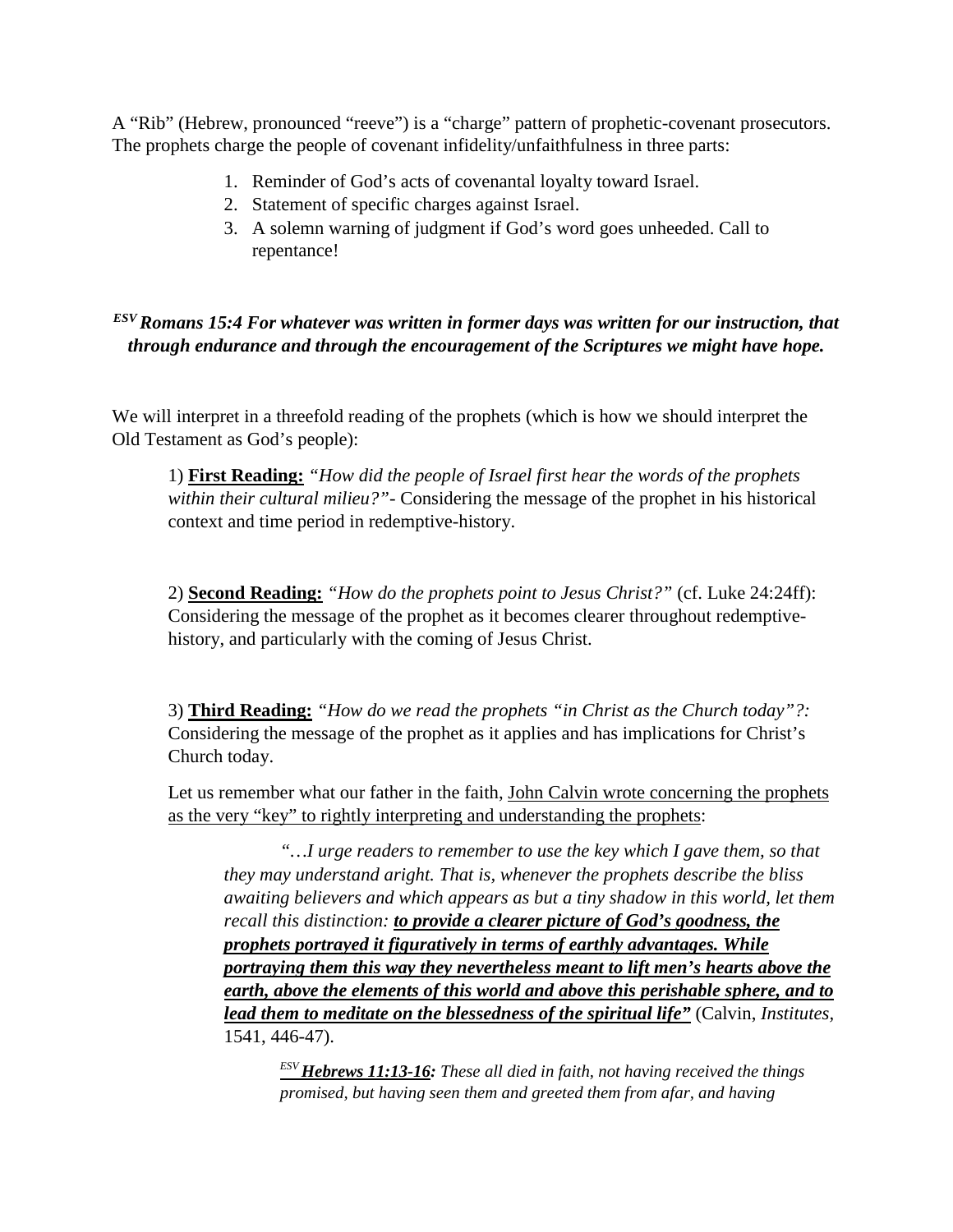*acknowledged that they were strangers and exiles on the earth. 14 For people who speak thus make it clear that they are seeking a homeland. 15 If they had been thinking of that land from which they had gone out, they would have had opportunity to return. 16 But as it is, they desire a better country, that is, a heavenly one. Therefore God is not ashamed to be called their God, for he has prepared for them a city.*

# **Interpretation Helps: Types and Antitypes in Book of the Twelve**

#### **TYPE ANTITYPE**

#### **PROPHET**  $\rightarrow$  **JESUS**

#### **ISRAEL → CHURCH**

#### **NATIONS UNBELIEVERS**

A helpful picture from Willem Vangemeren helps us to learn the redemptive-historical way that YHWH revealed himself through prophets:

#### **MOSES THE SERVANT (The Fountainhead of Prophetic Revelation)**

# $\rightarrow$

**SAMUEL (The Model of Prophetic Revelation: Last of the judges, first of the prophets).**

# $\rightarrow$

**ELIJAH (Covenant Prosecutor)**

### $\rightarrow$

**THE CLASSICAL PROPHETS (Including the Twelve)**

 $\rightarrow$ 

#### **JOHN THE BAPTIST**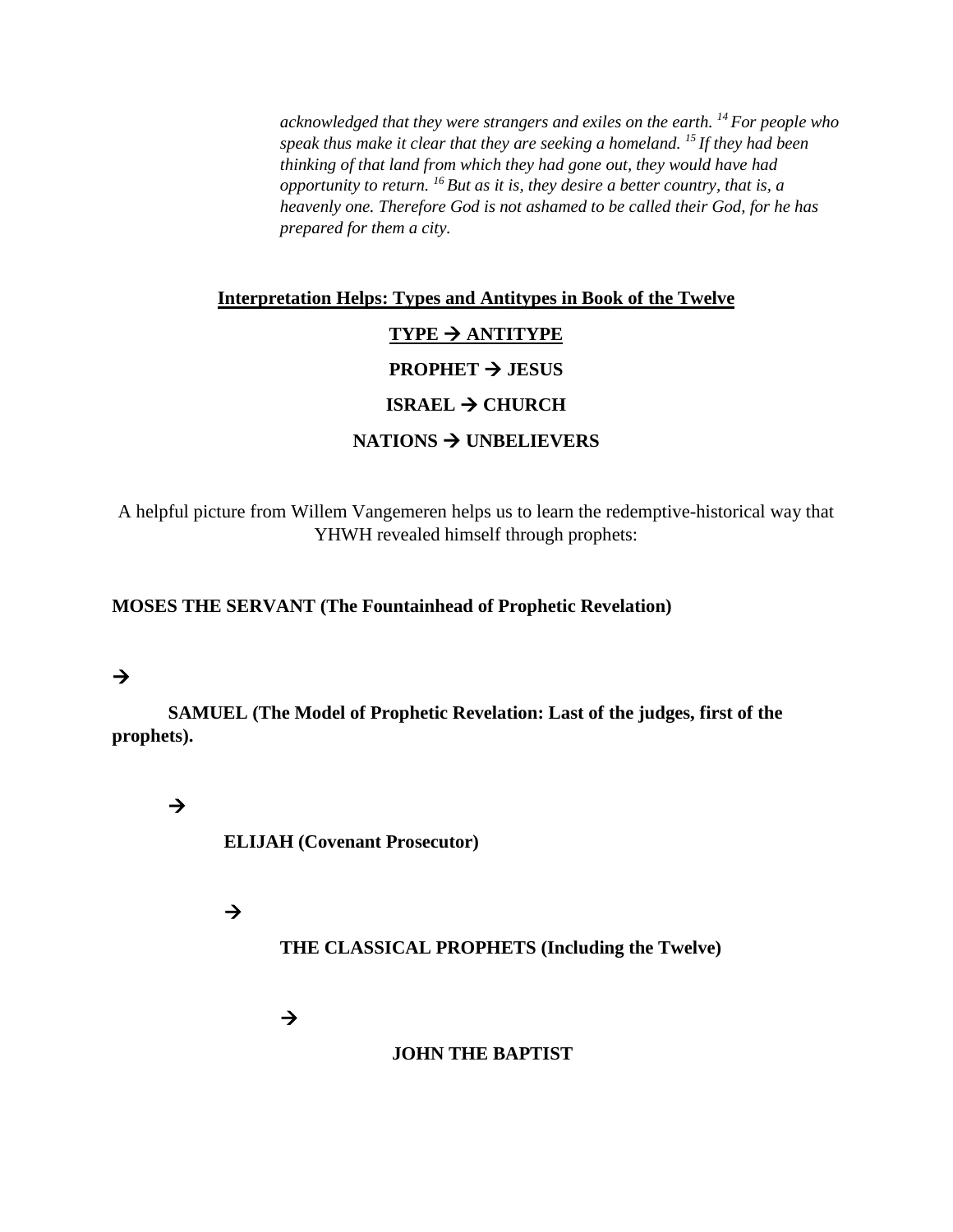#### **JESUS THE MESSIAH**

#### **[Ministers of the Word]**

Ministers today still have the prophetic task of preaching and proclaiming not merely religion, but the very revelation of God's Word in written form:

*ESV 2 Timothy 4:1-2: I charge you in the presence of God and of Christ Jesus, who is to judge the living and the dead, and by his appearing and his kingdom: 2 preach the word; be ready in season and out of season; reprove, rebuke, and exhort, with complete patience and teaching.*

Professor O. Palmer Robertson in his excellent book *The Christ of the Prophets* writes that there are similarities between or patterns in God's call and commissioning of the prophets:

- 1) The prophet is called by God to speak in a historical context a specific message because of God's sovereign election and call of the prophet.
- 2) The prophet was given a vision of God.
- 3) The prophet is commissioned by God.
- 4) The prophet responds to God of his inadequacy.
- 5) The people respond in repentance or rejection.

Michael J. Williams in his book *The Prophet and His Message* (pg. 55) gives a helpful pattern for the call and commissioning of the prophet (4):

- 1) Divine confrontation
- 2) Introductory Word
- 3) Commission
- 4) Objection from the prophet
- 5) Reassurance from God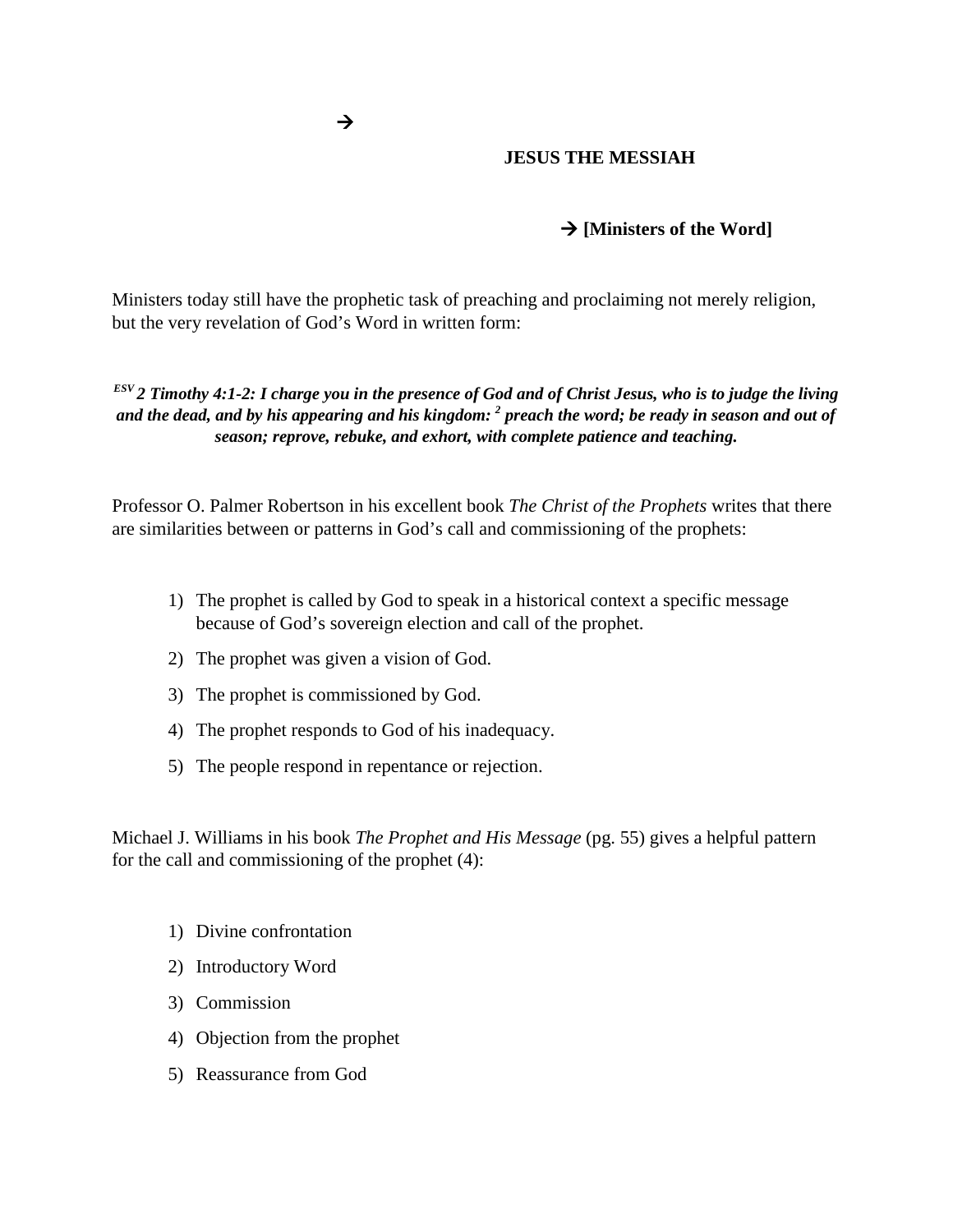6) Some sign from God confirming his intent

Using Moses as the prototype or archetype of all other prophets, let us consider Exodus 3 and the call and commission of Moses:

- 1) **Divine confrontation**: ESV **Exodus 3:1-3:** Now Moses was keeping the flock of his father-in-law, Jethro, the priest of Midian, and he led his flock to the west side of the wilderness and came to Horeb, the mountain of God. <sup>2</sup> And the angel of the LORD appeared to him in a flame of fire out of the midst of a bush. He looked, and behold, the bush was burning, yet it was not consumed. 3 And Moses said, "I will turn aside to see this great sight, why the bush is not burned."
- 2) **Introductory Word**: ESV **Exodus 3:4-9:** When the LORD saw that he turned aside to see, God called to him out of the bush, "Moses, Moses!" And he said, "Here I am." 5 Then he said, "Do not come near; take your sandals off your feet, for the place on which you are standing is holy ground." 6 And he said, "I am the God of your father, the God of Abraham, the God of Isaac, and the God of Jacob." And Moses hid his face, for he was afraid to look at God. 7 Then the LORD said, "I have surely seen the affliction of my people who are in Egypt and have heard their cry because of their taskmasters. I know their sufferings, <sup>8</sup> and I have come down to deliver them out of the hand of the Egyptians and to bring them up out of that land to a good and broad land, a land flowing with milk and honey, to the place of the Canaanites, the Hittites, the Amorites, the Periz-zites, the Hivites, and the Jebusites. 9 And now, behold, the cry of the people of Israel has come to me, and I have also seen the oppression with which the Egyptians oppress them.
- 3) **Commission**: ESV **Exodus 3:10** Come, I will send you to Pharaoh that you may bring my people, the children of Israel, out of Egypt."
- 4) **Objection from the prophet**: ESV **Exodus 3:11** But Moses said to God, "Who am I that I should go to Pharaoh and bring the children of Israel out of Egypt?"
- 5) **Reassurance from God**: ESV **Exodus 3:12** He said, "But I will be with you, and this shall be the sign for you, that I have sent you: when you have brought the people out of Egypt, you shall serve God on this mountain."
- 6) **Some sign confirming God's intent**: ESV **Exodus 3:12** He said, "But I will be with you, and this shall be the sign for you, that I have sent you: when you have brought the people out of Egypt, you shall serve God on this mountain."